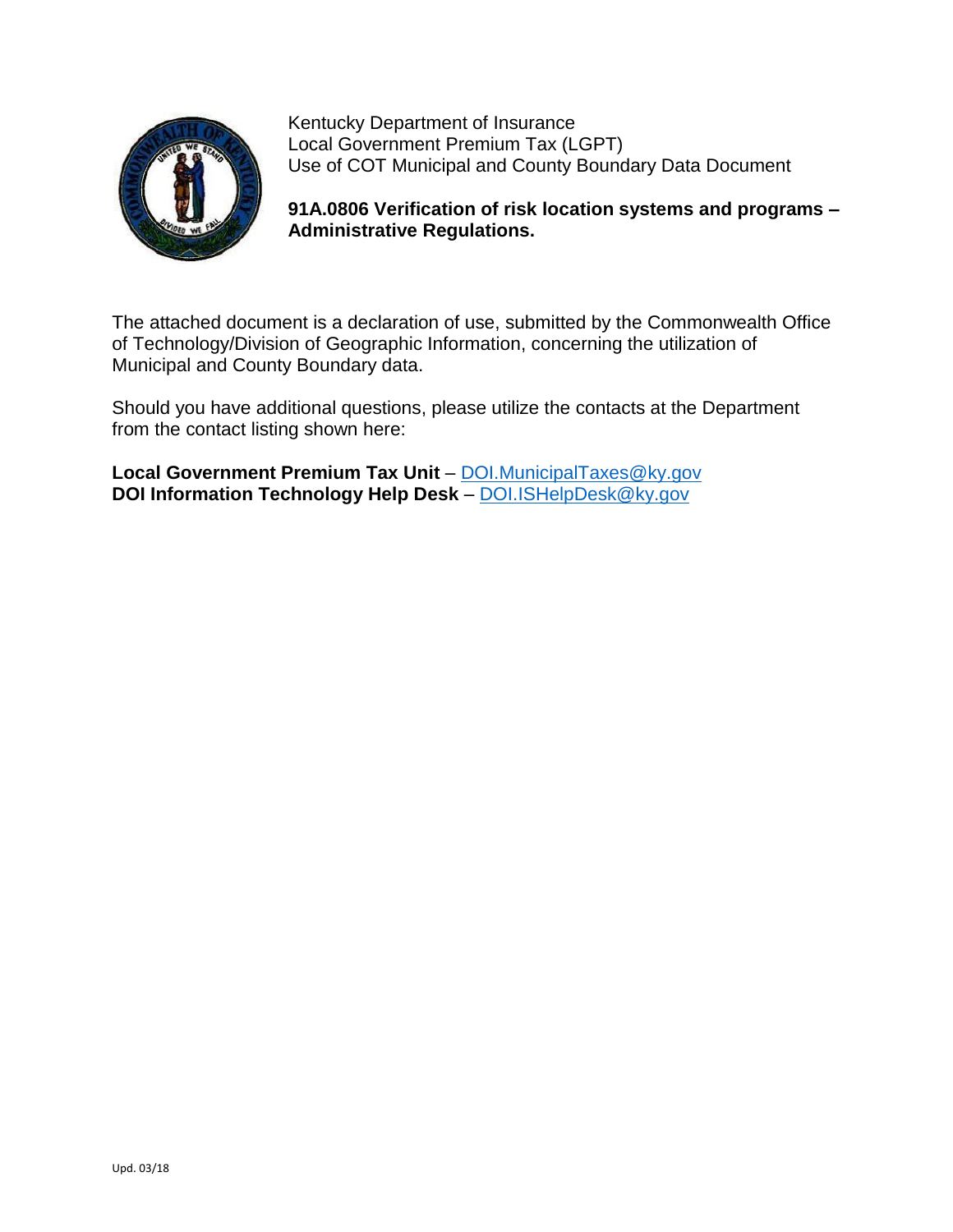# **Guidance on Accessing COT'S boundary data**

The municipal and county boundary data available from the Commonwealth Office of Technology can be accessed in two ways. Please note that the boundaries are based on filings with the Secretary of State's Office. All boundary corrections and inquiries must be directed to the Secretary of State's Office.

### **Download Incorporated City boundary data in GIS format:**

The boundary data can be downloaded in GIS/shapefile format:

County boundaries - <ftp://ftp.kymartian.ky.gov/county/> Incorporated City boundaries - <ftp://ftp.kymartian.ky.gov/dlgbnd/>

Please note that if you cannot access these sites they are being blocked; please contact your System Administrator if you need to gain access to these sites.

### *Additional notes on files and format*

Please note that the data that will be downloaded is in GIS/shapefile format and may require specific software to be able to utilize the data. The Incorporated City boundaries and County boundaries are distributed as lines and as polygons in shapefile format. The Incorporated City boundary lines store annexation ordinance numbers for each line segment. The Incorporated City boundary polygons contain a polygon for each incorporated City Boundary. The boundaries are updated at the beginning of each month as needed.

The lines and polygons are provided in a number of coordinate systems and the names of the files reflect the coordinate system they are offered in. All files ending in the name "spn" are in the State Plane North Zone Projection. All files ending in the name "sps" are in State Plane South Zone Projection. All files ending in the name "1z" are in State Plane Single Zone Projection. All files ending in the name "dd" are in the Geographic Projection and are based on latitude/longitude. The files with "dd" in the name were created at the request of the Insurance Services Office (ISO) to determine risk location. This is probably the set that all insurance companies will want to use for risk location determination.

#### **View boundary data online**

The municipal and county boundary data can be accessed in an internet-mapping site using an internet browser:

#### <http://kygeonet.ky.gov/kycities/>

Users can zoom to a City, County, address, and latitude/longitude.